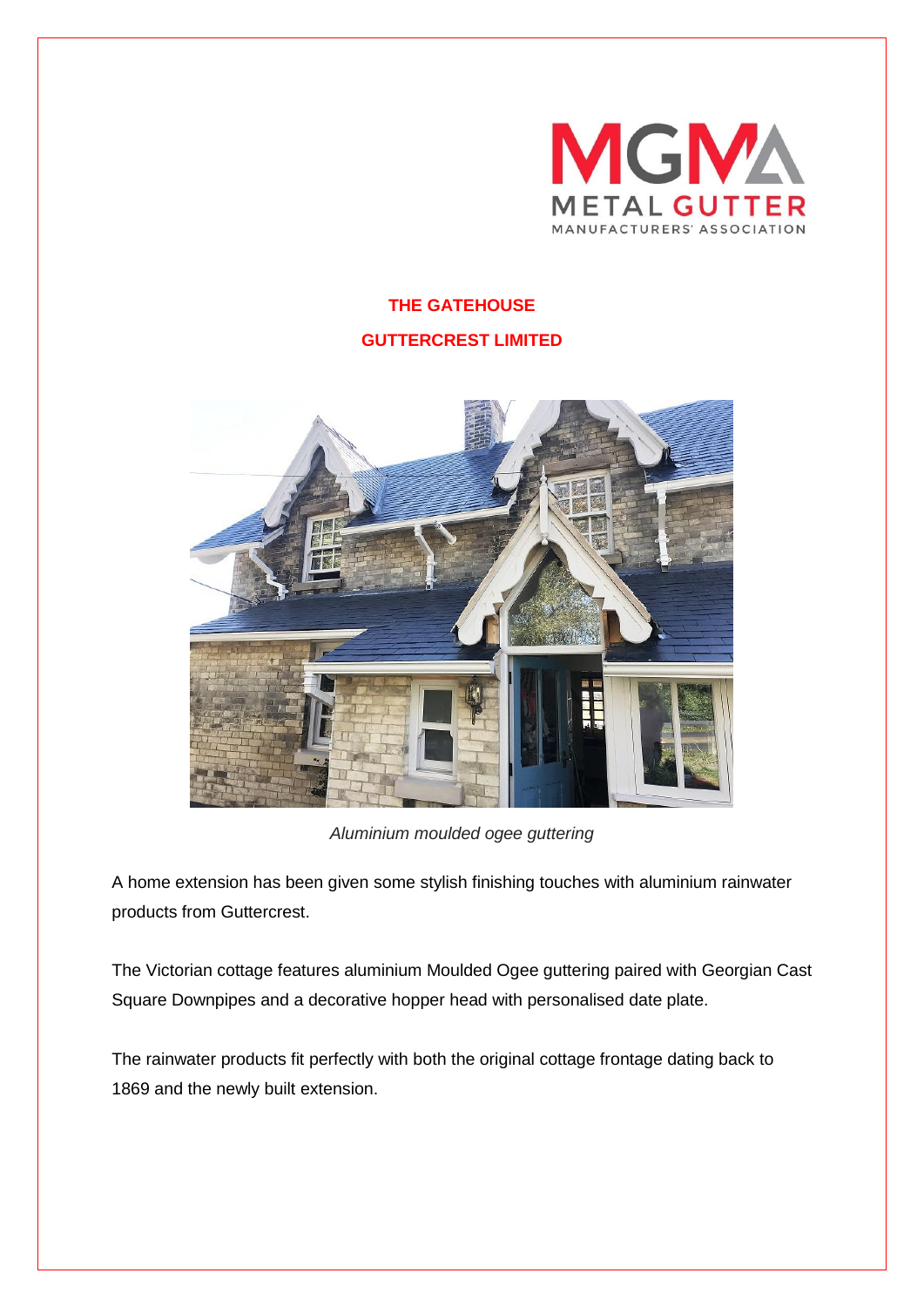Inspiration for the design of the 2019 personalised hopper came from carved stonework inlaid into the brickwork of the original house with the date of its build 1869.



Technical designers at Guttercrest presented several design options for the personalised hopper, including a modern design and the chosen design which pays tribute to the roots of the gothic Victoriana design.

The 75mm x 75mm cast square aluminium downpipes with authentic looking collars are inspired by 19th century cast iron equivalents. Guttercrest's heritage range is a perfect look for listed, period or new properties to give a true 'old' look with all the benefits of a modern aluminium rainwater system. Aluminium is easy to install, low maintenance and lightweight yet very robust.

The homeowners chose the 125 x 100mm Moulded Ogee guttering, sometimes known as Type 46, which is also inspired by 19th century cast iron gutters for the full authentic look on their new extension.

The complete set of rainwater goods are finished in a white polyester powder coating (BS10A01), providing an attractive contrast to the wheat coloured brick.